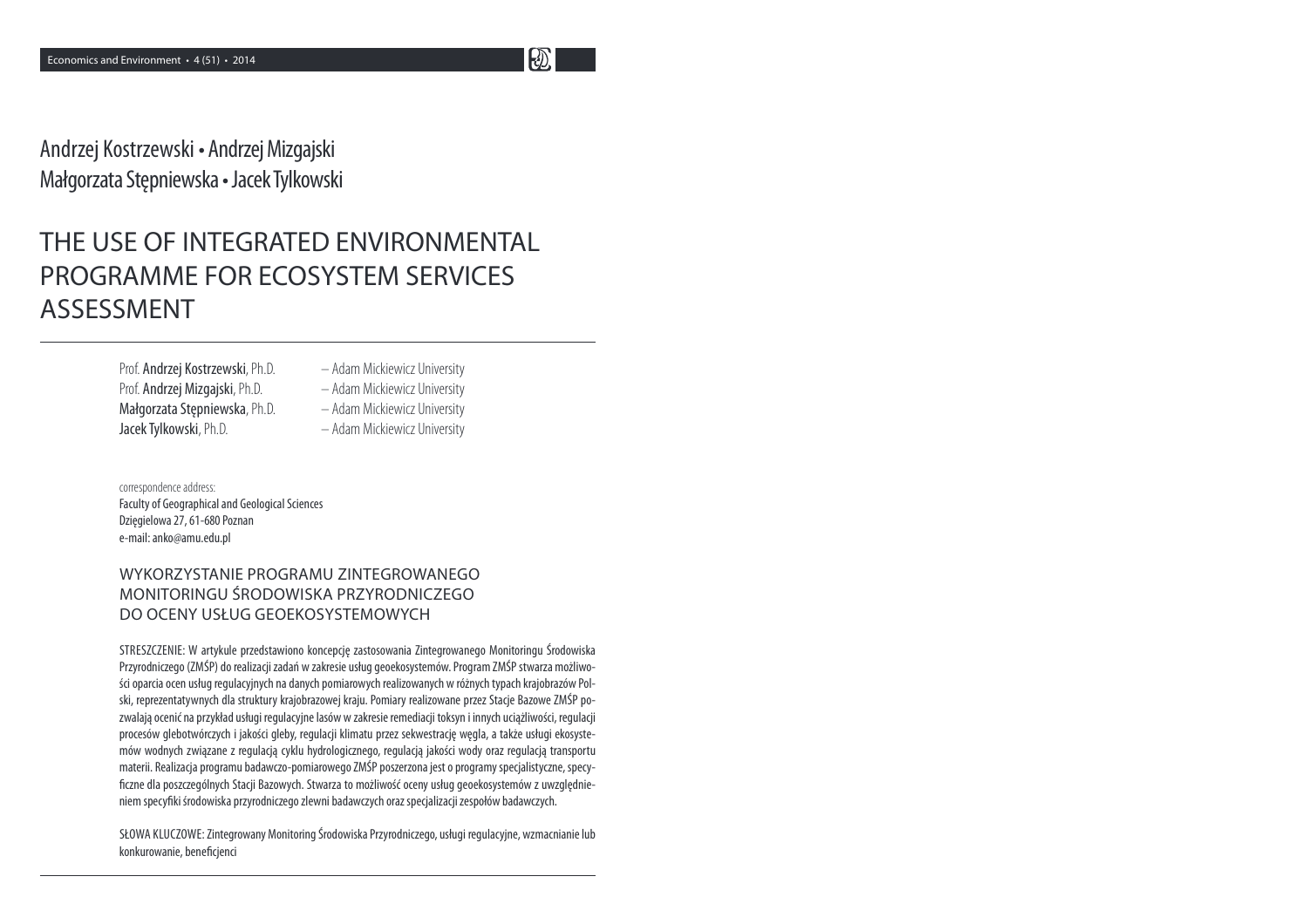### Introduction

 Scientists and practitioners have a lot of experience in the assessment of the majority provisioning and cultural services like timber, food and recreation services<sup>1</sup>, however regulating services are more difficult to estimate and thus still pose serious challenges.<sup>2</sup> Much of the conceptualisation around regulation ecosystem services is not supported by observation data and the links to ecological processes are poorly deined. Applications to new situations are often largely qualitative, based on expert judgement or assumptions,<sup>3</sup> and lack supporting evidence from field measurements. In this context, long-term monitoring data relating to complex functioning of ecosystems seem to be very useful. Taking this into account, the article presents a concept of the use of the Integrated Environmental Monitoring Programme (IEMP) for the identification and assessment of services for various types of Poland's landscapes.

 The Integrated Environmental Monitoring Programme (IEMP) functions within the State Environmental Monitoring Programme since 1994. Its task, as opposed to specialist monitoring, involves long-term research, both abiotic and biotic of elements of the natural environment, based on planned and organized stationary tests.

The aim of the IEMP is to provide data for defining the current environmental status and, based on multi-year observation cycles, to present short- and longterm environmental changes in the conditions of climate changes and growing human impact on the environment. The results obtained from the conducted observations are the basis for preparing short- and long-term forecasts of the development of the natural environment and presenting the directions for threats and methods for preventing them. The Integrated Environmental Monitoring Programme, as opposed to sector-related monitoring provides comprehensive information, not only within selected measurement programmes, but mostly about cause and effect relationships and results of their impact on the geographical environment.

<sup>&</sup>lt;sup>1</sup> M. Hernández-Morcillo, T. Plieninger, C. Bieling, An empirical review of cultural ecosystem service indicators, "Ecological Indicators" 2013 no. 29, p. 434-444; M. Kandziora, B. Burkhard, F. Müller, Mapping provisioning ecosystem services at the local scale using data of varying spatial and temporal resolution, "Ecosystem Services" 2013 no. 4, p. 47-59; A.I. Milcu, J. Hanspach, D. Abson, J. Fischer, Cultural ecosystem services. A literature review and prospects for future research, "Ecology and Society" 2013 no. 18, v. 3, p. 47-59; M. Pérez-Soba et al., Study on the role of agriculture as provisioning ecosystem service, Interim report to the Institute for Environment and Sustainability (JRC/IES), Alterra Wageningen UR, Copenhagen 2012.

<sup>2</sup> P. Kumar, M. Verma, M.D. Wood, D. Negandhi, Guidance manual for the valuation of regulating services, Nairobi 2010.

 $3$  L. Jones et al., A review and application of the evidence for nitrogen impacts on ecosystem services, "Ecosystem Services" 2014 no. 4, p. 76-88.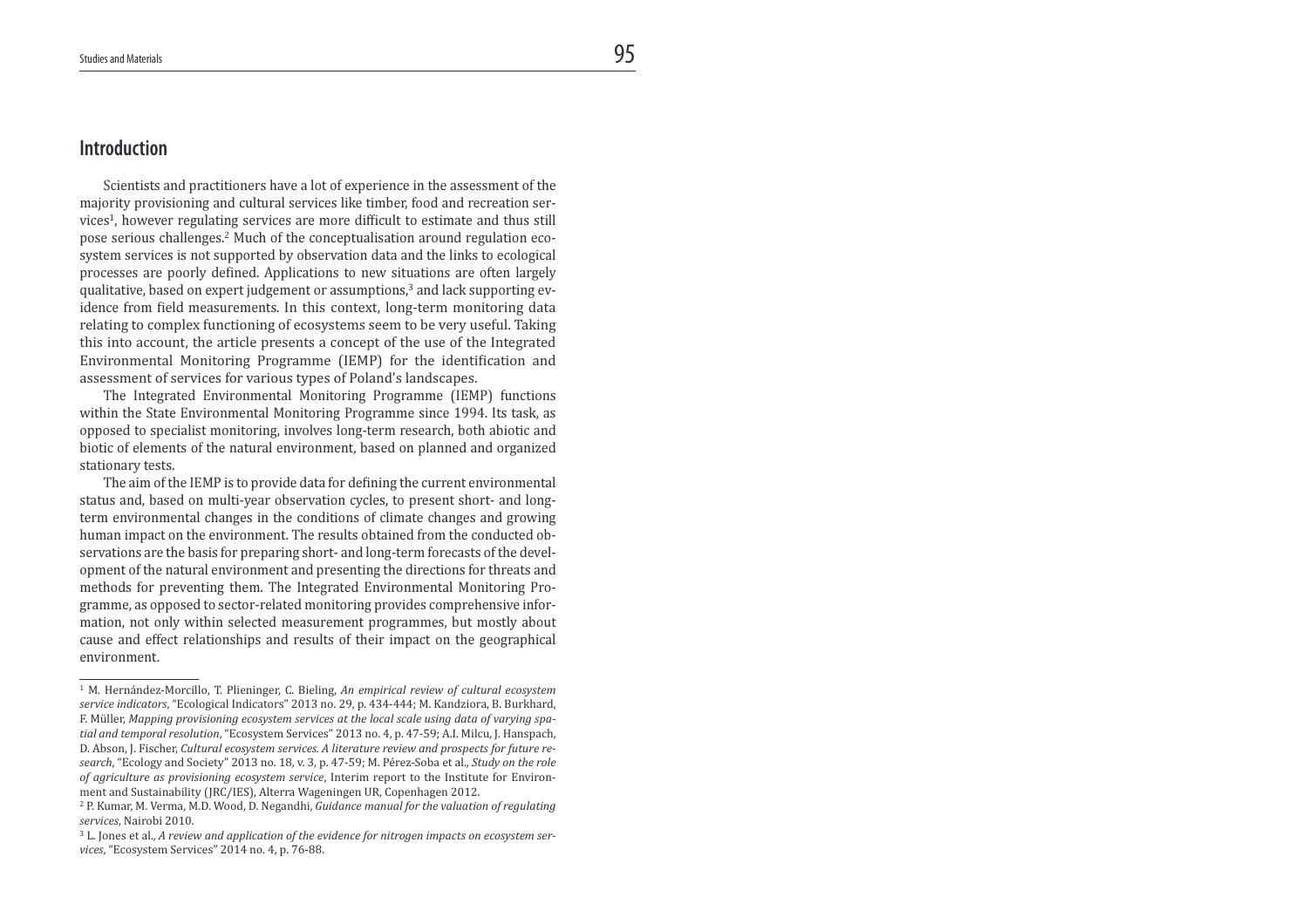The IEMP is a scientific and research programme and it is used for recognizing the functioning of geoecosystems, their protection and preservation of Poland's landscape structure. In terms of the methodology, the IEMP is based on the concept of system functioning<sup>4</sup>, implements the assumptions of preserving geodiversity and biodiversity of the whole country. The basic object of IEMP research is the river or lake catchment area within which test research areas are located which are representative for the landscape under analysis.

 A broad range of complementary stationary research is conducted according to standardised methods at 11 IEMP Base Stations in the entire country and at the Polar Base Station in Spitsbergen as a reference station for the assessment of the condition of the natural environment in Poland. The location of IEMP Base Station in Poland takes into account the diversity of landscapes-ecological zones<sup>5</sup> and mesoregions by dominant forms of land cover<sup>6</sup> (Figure 1, Table 1).

#### Figure 1

The location of Integrated Environmental Monitoring Programme Base Stations in landscape-ecological zones



Source: own study based on the Land Cover Structure according to landscape-ecological zones; M. Stępniewska, A. Mizgajski, op. cit.

<sup>4</sup> A. Kostrzewski, Geoekosystem obszarów nizinnych. Koncepcja metodologiczna, "Zeszyty Naukowe Polskiej Akademii Nauk, Człowiek i Środowisko Komitet Naukowy przy Prezydium PAN" 1993 no. 6, p. 11-17.

<sup>5</sup> A. Mizgajski, M. Stępniewska, Ecosystem services assessment for Poland – challenges and possible solutions, "Ekonomia i Środowisko" 2012 no. 2(42), p. 54-73.

<sup>6</sup> D. Łowicki, A. Mizgajski, Typology of physical-geographical regions in Poland in line with land-cover structure and its changes in the years 1990-2006, "Geographia Polonica" 2013 no. 86(3), p. 255-266.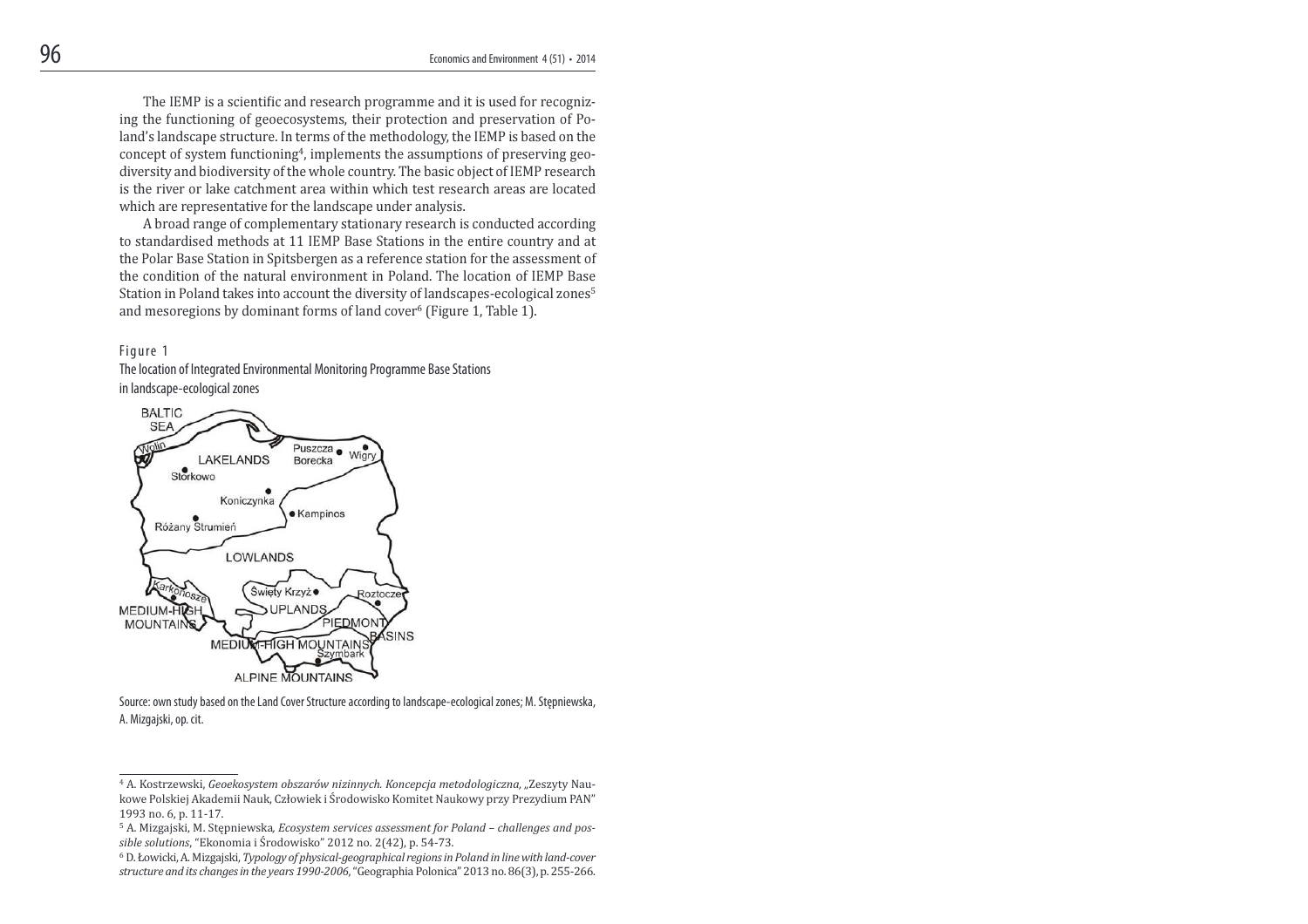# $\overline{\phantom{0}}$ <sub>s</sub>

#### Table 1

Physicogeographical characteristics of representative catchment areas of the Integrated Environmental Monitoring Programme

| <b>IEMP</b><br>Base<br><b>Station</b> | Catchment<br>research  | Area<br>[km <sup>2</sup> ] | Landscape-<br>ecological zone4 | Catchment/<br><b>Basin</b> | Physical-geographic<br>macro-region <sup>8</sup>          | Dominant forms of land<br>cover in mesoregion <sup>9</sup> |
|---------------------------------------|------------------------|----------------------------|--------------------------------|----------------------------|-----------------------------------------------------------|------------------------------------------------------------|
| Wolin                                 | Gardno<br>Lake         | 2.6                        | <b>Baltic Sea</b>              | <b>Baltic Sea</b>          | Szczecin Coastland                                        | Distinctly forested<br>and averagely<br>artificial         |
| Storkowo                              | Parseta                | 74,0                       | Lakelands                      | Parseta                    | Westpomeranian<br>Lakeland                                | Diversified                                                |
| Puszcza<br><b>Borecka</b>             | Łękuk Lake             | 13,3                       | Lakelands                      | Węgorapa/<br>Pregoła       | Masurian Lakeland                                         | Diversified                                                |
| Wigry                                 | Czarna<br>Hańcza       | 7,4                        | Lakelands                      | Niemen                     | Lithuanian<br>Lakeland                                    | Distinctly agricul-<br>tural                               |
| Koniczynka                            | Struga<br>Toruńska     | 35,2                       | Lakelands                      | Wisła                      | Chelmno-Dobrzyn<br>Lakeland                               | Distinctly agricul-<br>tural                               |
| Różany<br>Strumień                    | Różany<br>Stream       | 10.1                       | Lakelands                      | Warta/<br>Odra             | Poznań Lakeland                                           | Diversified                                                |
| Kampinos                              | Olszowiecki<br>Channel | 20,2                       | Lowlands                       | Łasica/<br>Wisła           | Central Mazovia<br>Lowland                                | Distinctly artificial<br>and averagely<br>forested         |
| Święty<br>Krzyż                       | I rank<br>catchment    | 1.3                        | Uplands                        | Kamienna/<br>Wisła         | Kielce-Sandomierz<br>Upland                               | Distinctly agricul-<br>tural and average-<br>ly artificial |
| Roztocze                              | Świerszcz              | 46.5                       | Uplands                        | Wieprz/<br>Wisła           | Roztocze                                                  | Distinctly forested                                        |
| Szymbark                              | Bystrzanka             | 13,0                       | Medium-high<br>Mountains       | Ropa/<br>Wisła             | Central Beskydy<br>Mountains/Central<br>Beskydy Foothills | Distinctly agricul-<br>tural and average-<br>ly artificial |
| Karkonosze                            | Wrzosówka              | 93.2                       | Medium-high<br>Mountains       | Kamienna/<br>Odra          | <b>Giant Mountains</b>                                    | Distinctly forested                                        |

Source: own study based on the Integrated Environmental Monitoring Programme.

As regards the organization of the measurement system, research methods and substantive studies, the IEMP refers to the European Integrated Monitoring Programme<sup>9</sup>. The research and measurement scope of the IEMP includes the fol-

<sup>&</sup>lt;sup>7</sup> A. Kondracki, Geografia regionalna Polski, Warszawa 2000, p. 441.

<sup>8</sup> D. Łowicki, A. Mizgajski, op. cit.

<sup>&</sup>lt;sup>9</sup> A. Kostrzewski, J. Tylkowski, Conditions of geo-ecosystems of Poland in 2012 - Implementation of the Integrated Environmental Monitoring Programme; S. Kleemola, M. Forsius (eds.), 23rd Annual Report Convention on Long-range Transboundary Air Pollution International Cooperative Programme on Integrated Monitoring of Air Pollution Effects on Ecosystems, Finnish Environment Institute 2014, p. 45-51.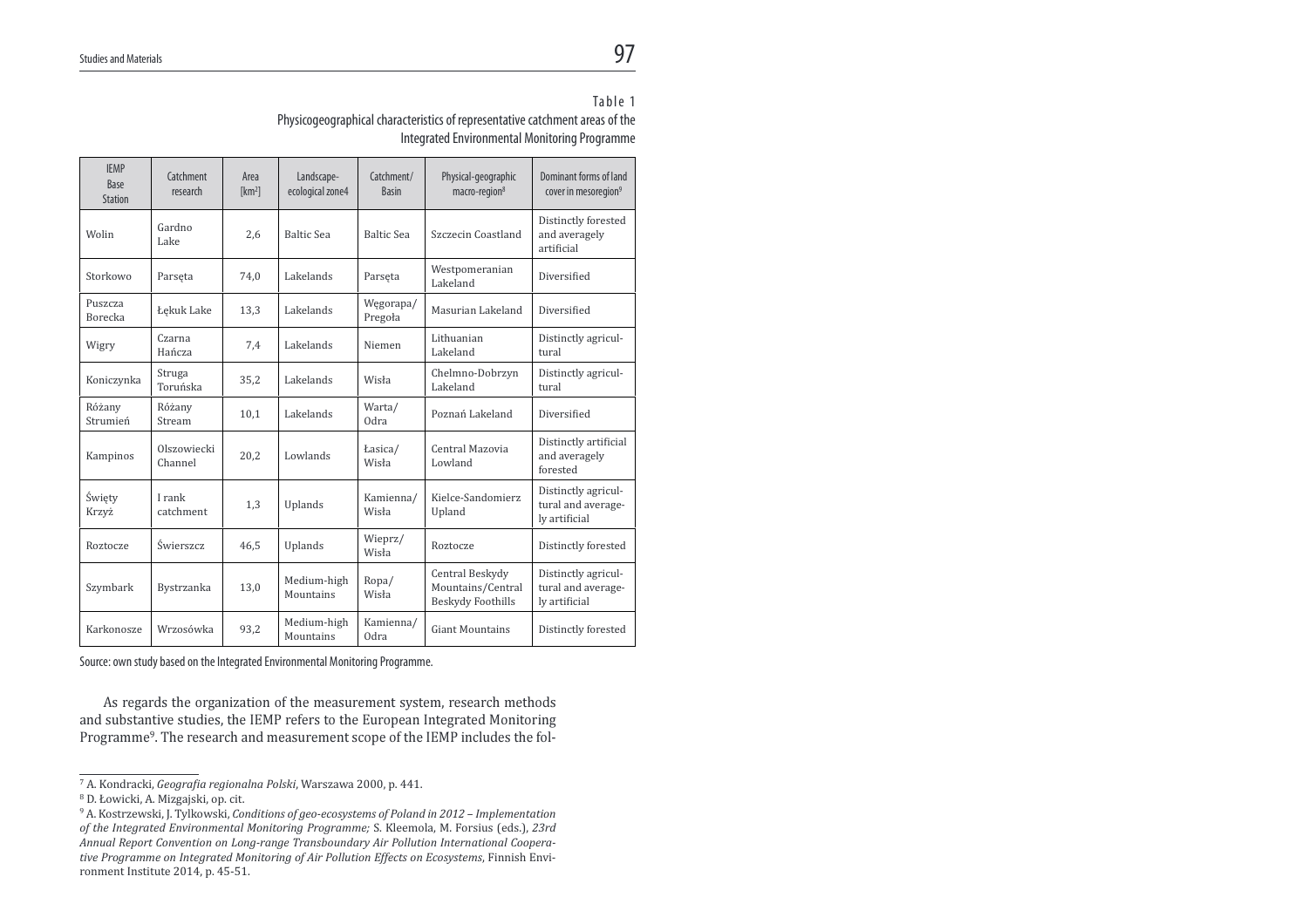lowing programmes: meteorology, air pollution, chemistry of precipitation, chemistry of throughfall and stemlow, chemistry of soil solutions, groundwater, surface water, soils, structure and dynamics of the vegetation and invasive alien species, damage to trees and stands of trees, epiphytes, heavy metals and sulphur in lichens, land cover and the use of land, hydrobiology of rivers – macrophytes and hydromorphological assessment of river beds, ecosystem services.

## The use of the Integrated Environmental Monitoring Programme for valuation of ecosystem services

 Table 2 presents parameters from the measurement programme implemented by IEMP Base Stations which may support the quantification of selected regulating services listed in the CICES classification<sup>10</sup>. The measurement of the load of pollutants reaching the ground with the throughlow and stemlow as compared to loads of these pollutants brought to the ground with precipitation in an open area informs about regulating services in forests in the area of remediation of toxics and other nuisances. Forest services pertaining to the regulation of soil-forming processes and soil quality may be characterised owing to the measurement of the organic matter reaching the forest loor and the biogenic loads it contains. The carbon content in the organic precipitation, on the other hand, is an indicator of services related to global climate regulation by carbon sequestration.

 The degree of defoliation is an indicator of the forest condition useful for the end user for the determination of the representativeness of results obtained at IEMP Base Stations as compared to the level of environmental pollution. This parameter is measured on monitored surfaces in the basic IEMP programme and its value can be compared by the end user with the degree of defoliation in the area under analysis owing to data from the state forest monitoring.

 Further measurement parameters allow for characterising regulating services of river ecosystems related to the regulation of sediment transport. The IEMP programme also includes the measurement of a range of parameters used to define the quantitative and qualitative status of aquatic ecosystems. These include physicochemical properties of waters, characteristic lows in rivers, the status of groundwater, indices of changes in retention in a hydrological year in relation to the energy of the lay-of-the-land and the structure of the land use. Transformation of these parameters into useful indices of services in the area of regulation of the hydrological cycle and regulation of water quality requires the assessment of their influence on the degree of meeting the needs of aquatic habitats and water-dependent habitats. The seasonal water regime and water quality determine the possibility of the fulilment of various functions of these habitats and, as a result, of providing ecosystem services, e.g. maintaining habitats plant and animal

 $^{10}$  Common international classification of ecosystem services (CICES) v. 4.3 (update January 2013), www.cices.eu [24-07-2014].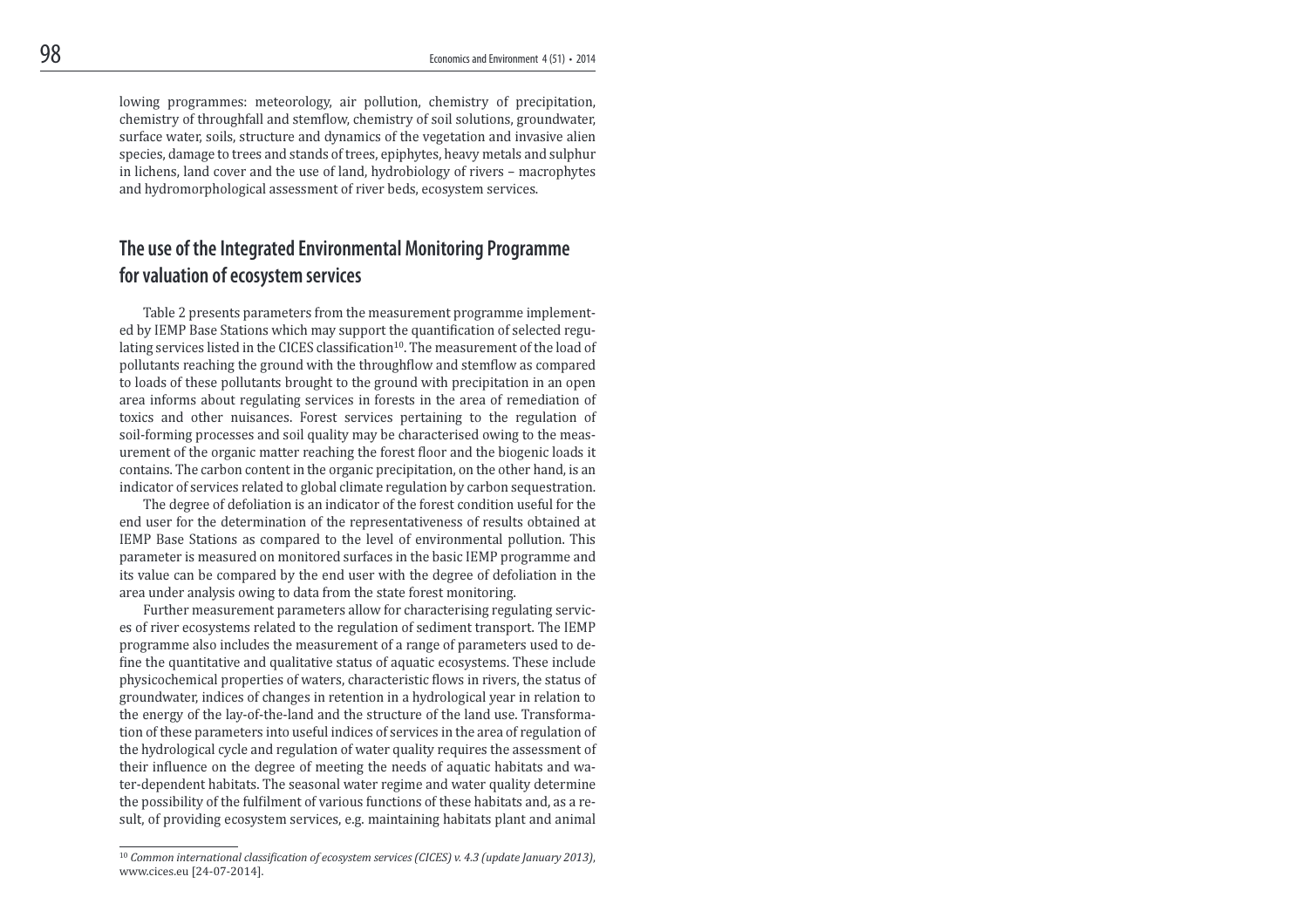# $\sim$  99

#### Table 2

Parameters of the IEMP measurement programme useful for the assessment of ecosystem services

| <b>CICES Division</b>                                                | <b>CICES Group</b>                                      | <b>CICES Class</b>                                                                  | Indicators of ecosystem services                                                                                                                                                                                                                                                                                                                                                                                                                                                                                                                                                                                                                                                                                                                                                                                                                                                                                         |
|----------------------------------------------------------------------|---------------------------------------------------------|-------------------------------------------------------------------------------------|--------------------------------------------------------------------------------------------------------------------------------------------------------------------------------------------------------------------------------------------------------------------------------------------------------------------------------------------------------------------------------------------------------------------------------------------------------------------------------------------------------------------------------------------------------------------------------------------------------------------------------------------------------------------------------------------------------------------------------------------------------------------------------------------------------------------------------------------------------------------------------------------------------------------------|
| Mediation<br>of toxics<br>and other<br>nuisances                     | Mediation by<br>ecosystems                              | Filtration/<br>sequestration/<br>storage/<br>accumulation by<br>ecosystems          | • Remediation of pollutants reaching the forest<br>loor with throughfall and stemfall:<br>Pollutant loads reaching the ground with through-<br>fall and stemfall, mg/m2:<br>Basic programme: S-SO4, SO4, N-NO3, NO3, NH4,<br>N-NH4, Cl, Na, K, Mg, Ca; Extended programme: Cd,<br>Cu, Pb, Mn, Fe, Zn, Ni, As, Cr, Al.<br>• Remediation of pollutants reaching the forest<br>loor with organic precipitation:<br>Loads of elements reaching the forest floor with or-<br>ganic precipitation, kg of dry matter/ha/year<br>Extended programme: total S, Ca, Mg, Na, K, Mn, Zn,<br>B, Cu, Mo, Pb, Cd.<br>• Background: pollutant loads reaching the<br>ground with precipitation in an open area<br>Loads of pollutants brought to the ground with pre-<br>cipitation, kg/km2:<br>Basic programme: S-SO4, SO4, N-NO3, NO3, N-NH4,<br>NH4, Cl, Na, K, Mg, Ca; Extended programme: Cd, Cu,<br>Pb, Mn, Fe, Zn, Ni, As, Cr, Al. |
| Maintenance<br>of physical,<br>chemical,<br>biological<br>conditions | Soil formation<br>and composition                       | Decomposition<br>and fixing<br>processes                                            | • Maintenance of biogeochemical conditions of<br>soils by decomposition of dead organic mate-<br>rial, nitri ication, denitri ication and other<br>biogeochemical processes:<br>- Organic matter reaching the forest floor, g/m2<br>- Basic programme<br>- Loads of elements reaching the forest floor<br>with organic precipitation, kg of dry matter/<br>ha/year<br>Extended programme: organic C, total N, total P                                                                                                                                                                                                                                                                                                                                                                                                                                                                                                    |
|                                                                      | Atmospheric<br>composition<br>and climate<br>regulation | Global climate<br>regulation by<br>reduction of<br>greenhouse gas<br>concentrations | • Global climate regulation by carbon seques-<br>tration:<br>- Organic C load reaching the forest floor with<br>organic precipitation, kg of dry matter/ha/<br>year - Extended programme                                                                                                                                                                                                                                                                                                                                                                                                                                                                                                                                                                                                                                                                                                                                 |
| Mediation<br>of flows                                                | Mass flows                                              | Buffering<br>and attenuation<br>of mass flows                                       | • Transport of sediment by rivers:<br>Load of dissolved substances carried with river run-<br>off, kg/ha/year:<br>Basic programme: S-SO4, N-NO3, HCO3, total P, total<br>Al, N-NH4, Cl, Na, K, Mg, Ca; Extended programme:<br>Cd, Cu, Pb, Mn, Zn, Ni, As, Fe, Cr.                                                                                                                                                                                                                                                                                                                                                                                                                                                                                                                                                                                                                                                        |

Source: own study based on the: A. Kostrzewski, R. Kruszyk, R. Kolander, Zintegrowany monitoring środowiska przyrodniczego. Zasady organizacji, system pomiarowy, wybrane metody badań 2006, www.staff.amu.edu.pl [23-07-2014].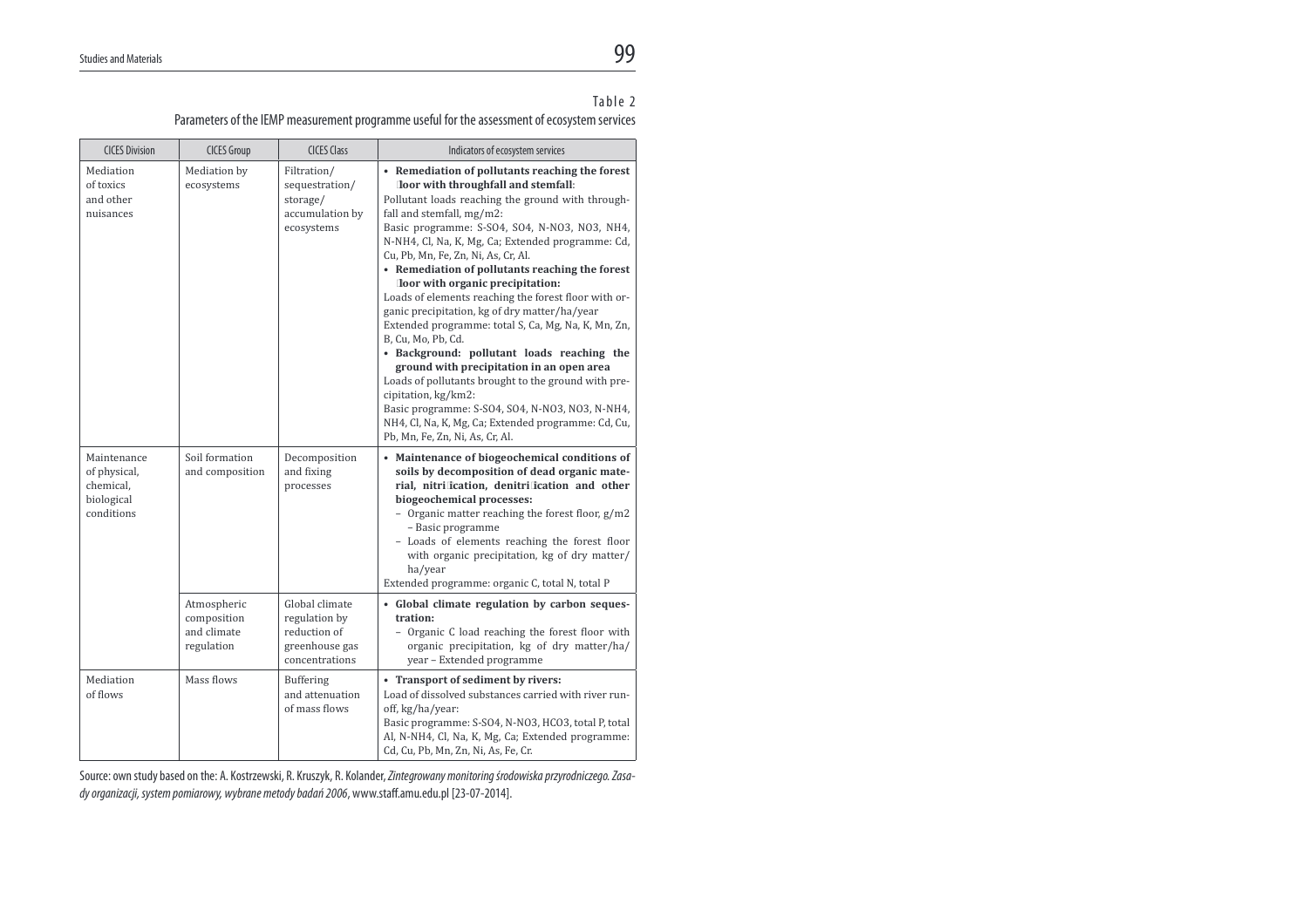nursery and reproduction, flood and drought protection, maintaining baseline flows for water supply<sup>11</sup>.

 The implementation of the IEMP measurement programme is extended by specialist programmes specific for individual stations. It makes it possible to assess ecosystem services taking into account the specificity of the natural environment of the investigated catchment areas and specialization of research teams (e.g. research of lateral erosion in river beds, research of soil erosion, landslides, drainage catchment areas, cliff abrasion).

 The assessment of trade-offs and synergies between the ecosystem services is a promising research area. This type of analyses should provide grounds for answering a question of practical relevance: in which landscape structures of Poland can the bundle of ecosystem services be increased? <sup>12</sup>

 IEMP Base Stations situated in areas of high natural value are attractive for analysing trade-offs and synergies between regulating and cultural services. A broad range of regulating services are accompanied by a low degree of anthropogenic transformation there. At the same time, the aforementioned areas are attractive places of rest and relaxation providing a range of cultural services, e.g. entertainment, heritage or educational values. The intensity of use of cultural benefits influences the structure and level of regulating services. In addition, these areas are the place of residence for the local community which obtains food and materials for their own needs there (provisioning services) $13$ .

 IEMP base stations with research catchment areas transformed by human activity connected with agriculture are promising areas for research on tradeoffs and synergies between provisioning, regulating and cultural services. In addition to food, fuel and fiber, agricultural areas can provide another ecosystem services, e.g. regulation of water quality, biocontrol services, climate stabilization, providing natural habitats for conservation and recreation, aesthetic and cultural amenities such as beautiful farmscapes. Various agricultural management practices have differing effects, sometimes in opposition and at other times synergistic for providing these regulating and cultural services $14$ .

 The IEMP potential for the assessment of ecosystem services is also connected with the identification of spatial distribution of ecosystem service beneficiaries (ESBs). Different stakeholders often attach a different value to ecosystem services, depending on their cultural background and the impact of the service on their well-being. Depending on the ecosystem service under analysis, ESBs can occur at a local, regional, national and even global level. For example the value of the supply of tourism and recreational activities at a given location does not

 $11$  E. Maltby et al., Freshwaters – Openwaters, Wetlands and Floodplains, in: The UK National Ecosystem Assessment Technical Report. UK National Ecosystem Assessment, Cambridge 2011.

<sup>&</sup>lt;sup>12</sup> A. Ruijs et al., *Trade-off analysis of ecosystem services in Eastern Europe*, "Ecosystem services" 2013 no. 4, p. 82-94.

<sup>&</sup>lt;sup>13</sup> I. Palomo et al., National Parks, buffer zones and surrounding lands: Mapping ecosystem service flows, "Ecosystem Services" 2013 no. 4, p. 104-116.

 $14$  G.P. Robertson et al., Farming for ecosystem services. An ecological approach to production agriculture, "BioScience" 2014.